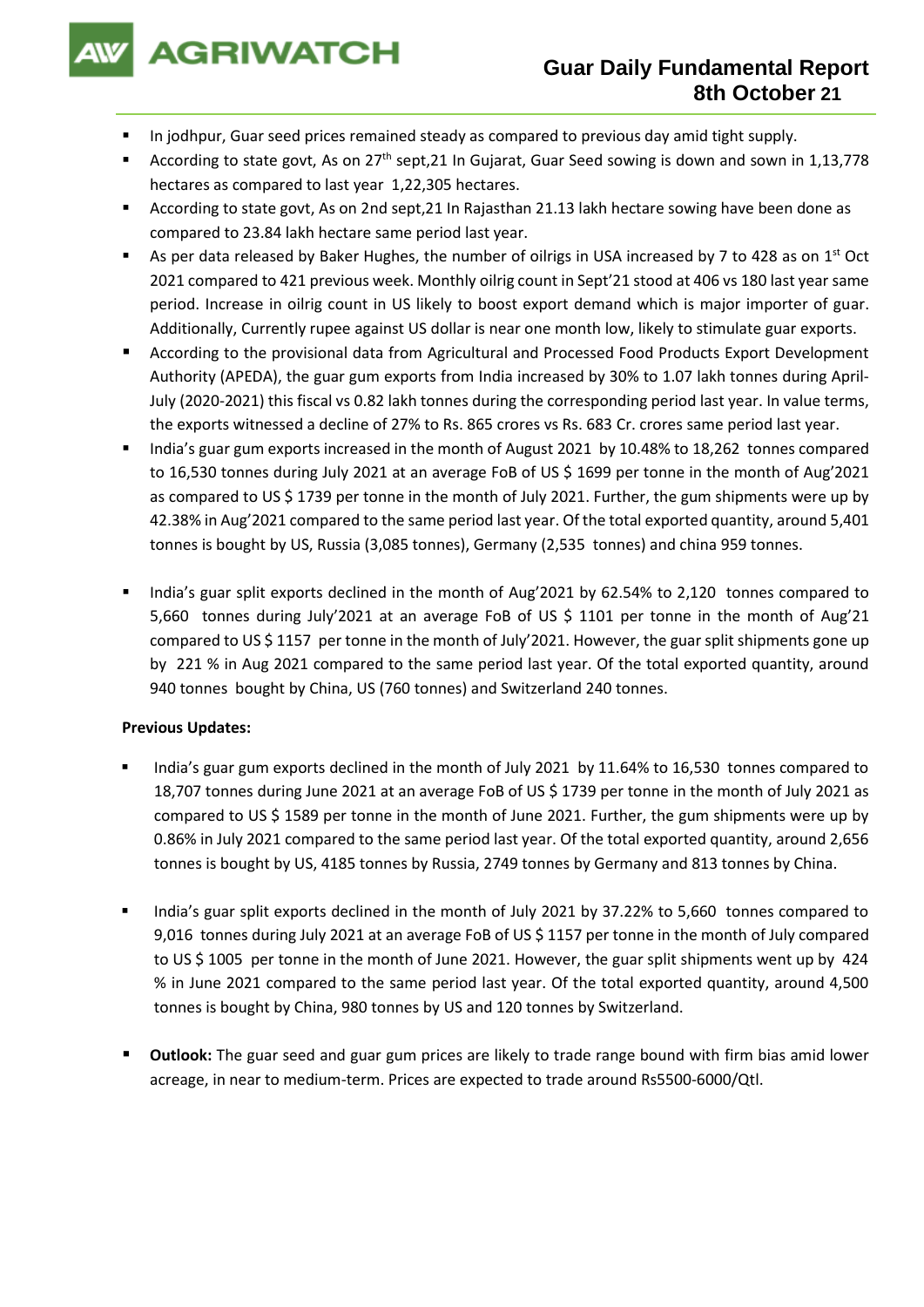

| NCDEX-FUTURES MARKET - Guar Seed |         |      |             |      |              |               |         |       |         |
|----------------------------------|---------|------|-------------|------|--------------|---------------|---------|-------|---------|
| <b>Contract</b>                  | $+/-$   | Open | <b>High</b> | Low  | <b>Close</b> | <b>Volume</b> | Change  | ΟI    | Change  |
| <b>Oct-21</b>                    | $-0.71$ | 5884 | 5884        | 5805 | 5836         | 6950          | $-140$  | 21595 | $-2450$ |
| <b>Nov-21</b>                    | $-1.07$ | 5909 | 5909        | 5795 | 5832         | 23600         | $-4005$ | 38710 | $-1130$ |

| NCDEX-FUTURES MARKET- Guar Gum |         |             |             |       |              |               |        |           |          |
|--------------------------------|---------|-------------|-------------|-------|--------------|---------------|--------|-----------|----------|
| <b>Contract</b>                | +/-     | <b>Open</b> | <b>High</b> | Low   | <b>Close</b> | <b>Volume</b> | Change | <b>OI</b> | Change   |
| <b>Oct-21</b>                  | $-0.65$ | 10085       | 10200       | 9951  | 10030        | 4515          | 135    | 10485     | $-1.790$ |
| <b>Nov-21</b>                  | $-0.70$ | 10170       | 10315       | 10055 | 10135        | 14045         | $-605$ | 43290     | 1.400    |

| <b>Guar seed Stock Position &amp; EDD:</b> |              |                   |               |            |  |  |  |  |
|--------------------------------------------|--------------|-------------------|---------------|------------|--|--|--|--|
|                                            | <b>Demat</b> | <b>In-Process</b> |               | <b>EDD</b> |  |  |  |  |
| <b>Stocks</b>                              | 06-Oct-21    | 06-Oct-21         | 06-Oct-<br>21 | 06-Oct-21  |  |  |  |  |
| <b>Bikaner</b>                             | 10234        | 531               | 10765         | 8513       |  |  |  |  |
| <b>Deesa</b>                               | ٠            | ٠                 |               |            |  |  |  |  |
| Sri Ganganagar                             | 1220         | ۰                 | 1220          | 1209       |  |  |  |  |
| Jodhpur                                    | 704          | -                 | 704           | 90         |  |  |  |  |
| <b>Nokha</b>                               |              | ۰                 |               |            |  |  |  |  |

| <b>Guar Gum Stock Position &amp; EDD:</b> |                |                   |                 |            |  |  |  |  |
|-------------------------------------------|----------------|-------------------|-----------------|------------|--|--|--|--|
|                                           | <b>Demat</b>   | <b>In-Process</b> | <b>Total</b>    | <b>EDD</b> |  |  |  |  |
| <b>Stocks</b>                             | 06-Oct-21      | 06-Oct-21         | 06-Oct-<br>21   | 06-Oct-21  |  |  |  |  |
| Deesa                                     | ۰              | ۰                 |                 |            |  |  |  |  |
| <b>Bikaner</b>                            | 3323           |                   | 3323            | 3323       |  |  |  |  |
| Jodhpur                                   | 8855           | 104               | 8959            | 9094       |  |  |  |  |
| <b>Nokha</b>                              | 4063           | 10                | 4073            | 4012       |  |  |  |  |
| Sri Ganganagar                            | 90             |                   | 90              | 90         |  |  |  |  |
|                                           |                |                   | <b>7-Oct-21</b> |            |  |  |  |  |
| <b>Churi and Korma Prices:</b>            |                |                   | 7-Oct-21        |            |  |  |  |  |
| <b>Commodity</b>                          | <b>Center</b>  |                   | Rs./75 kg.      |            |  |  |  |  |
| <b>Churi</b>                              | Jodhpur        | 2246.25           |                 |            |  |  |  |  |
| Korma                                     | Jodhpur        | 3811              |                 |            |  |  |  |  |
| Churi                                     | Sri Ganganagar | 1800              |                 |            |  |  |  |  |
| Korma                                     | Sri Ganganagar |                   |                 | 2950       |  |  |  |  |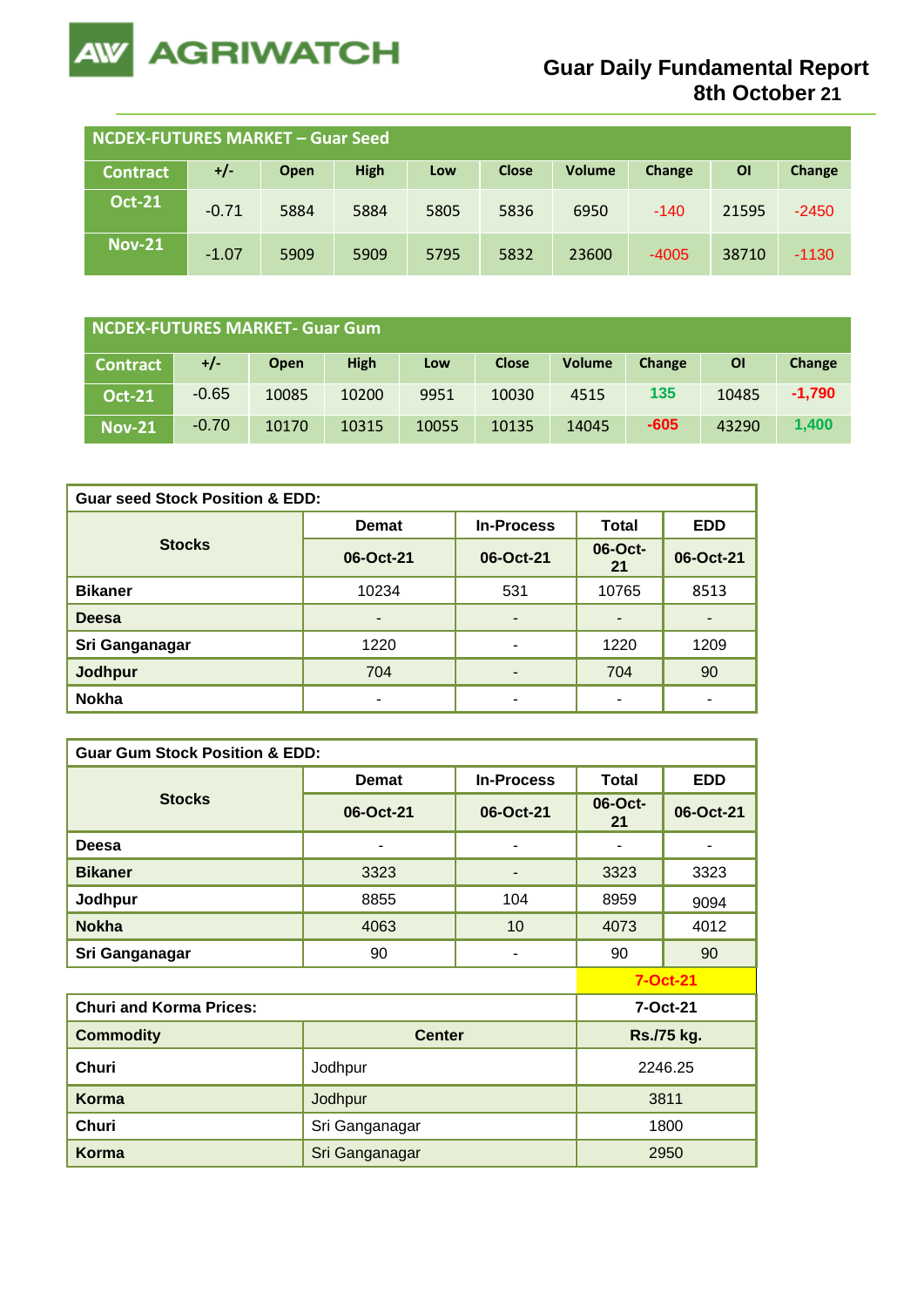

| <b>Guar Export Prices:</b>         | 7-Oct-21                    | 7-Oct-21      |               |
|------------------------------------|-----------------------------|---------------|---------------|
|                                    | <b>Variety</b>              | Value (Rs/Kg) | Value (\$/MT) |
| <b>Guargum/Split (Mundra Port)</b> |                             | 63            | 845           |
|                                    | 200 Mesh 5000<br><b>CPS</b> | 80            | 1072          |
| <b>Guargum Powder</b>              | 200 Mesh 3500<br><b>CPS</b> | 75            | 1005          |
|                                    | Meal 40%                    | 30            | 402           |
| <b>Guargum Meal</b>                | <b>Meal 50%</b>             | 43            | 576           |

| <b>Guar Seed Prices at Key Spot Markets:</b> |                 |                                                    |                        |                                                                                                                                                           |                |  |  |  |  |
|----------------------------------------------|-----------------|----------------------------------------------------|------------------------|-----------------------------------------------------------------------------------------------------------------------------------------------------------|----------------|--|--|--|--|
| <b>Commodity</b>                             |                 |                                                    | <b>Prices (Rs/Qtl)</b> |                                                                                                                                                           |                |  |  |  |  |
| <b>Guar Seed</b>                             | <b>District</b> | <b>Centre</b>                                      | $7-Oct-$<br>21         | $6$ -Oct-<br>21                                                                                                                                           | <b>Change</b>  |  |  |  |  |
|                                              | Jodhpur         | Jodhpur (Loose)                                    | 5550                   | 5550                                                                                                                                                      | <b>Unch</b>    |  |  |  |  |
|                                              |                 | Jodhpur(Delivery)                                  | 5828                   | 5828                                                                                                                                                      | <b>Unch</b>    |  |  |  |  |
|                                              |                 | Sri-Ganganagar(Loose)                              | 5550                   | 5700                                                                                                                                                      | $-150$         |  |  |  |  |
|                                              |                 | Sri-Ganganagar (Delivery)                          | 5700                   | 5850                                                                                                                                                      | $-150$         |  |  |  |  |
|                                              | Sri-Ganganagar  | Rawla (Loose)                                      | <b>NR</b>              | <b>NR</b>                                                                                                                                                 | ۰              |  |  |  |  |
|                                              |                 | Gharsana (Loose)                                   | <b>NA</b>              | <b>NA</b>                                                                                                                                                 | $\blacksquare$ |  |  |  |  |
|                                              |                 | Raisinghnagar (Loose)                              | <b>NA</b>              | <b>NA</b>                                                                                                                                                 | $\blacksquare$ |  |  |  |  |
|                                              |                 | Bikaner (Loose)                                    | 5600                   | 5700                                                                                                                                                      | $-100$         |  |  |  |  |
|                                              |                 | Bikaner (Delivery)<br>5880<br>Nokha(Loose)<br>5600 | 5985                   | $-105$                                                                                                                                                    |                |  |  |  |  |
|                                              |                 |                                                    | 5650                   | $-50$                                                                                                                                                     |                |  |  |  |  |
| Rajasthan                                    | <b>Bikaner</b>  | Nokha (Delivery)                                   | 5880                   | 5933                                                                                                                                                      | $-53$          |  |  |  |  |
|                                              |                 | Khajuwala (Loose)                                  | 5750                   | Closed                                                                                                                                                    |                |  |  |  |  |
|                                              |                 | Khajuwala (Delivery)                               | Closed                 | $\blacksquare$                                                                                                                                            |                |  |  |  |  |
|                                              |                 | Lunkaransar (Loose)                                | 5700                   | 6038<br>5700<br><b>Unch</b><br>5500<br>5775<br><b>NR</b><br><b>NR</b><br>$\blacksquare$<br>5600<br>$-50$<br><b>NR</b><br>۰<br><b>NR</b><br>$\blacksquare$ |                |  |  |  |  |
|                                              |                 | Hanumangarh (Loose)                                | 5500                   | <b>Unch</b>                                                                                                                                               |                |  |  |  |  |
|                                              |                 | Hanumangarh (Delivery)                             | 5775                   |                                                                                                                                                           | <b>Unch</b>    |  |  |  |  |
|                                              | Hanumangarh     | Nohar (Loose)                                      | <b>NR</b>              |                                                                                                                                                           |                |  |  |  |  |
|                                              |                 | Pilibanga (Loose)                                  | <b>NR</b>              |                                                                                                                                                           |                |  |  |  |  |
|                                              | <b>Nagaur</b>   | Nagaur (Loose)                                     | 5550                   |                                                                                                                                                           |                |  |  |  |  |
|                                              | <b>Churu</b>    | Churu (Delivery)                                   | <b>NR</b>              |                                                                                                                                                           |                |  |  |  |  |
|                                              | <b>Alwar</b>    | Alwar (Loose)                                      | <b>NR</b>              |                                                                                                                                                           |                |  |  |  |  |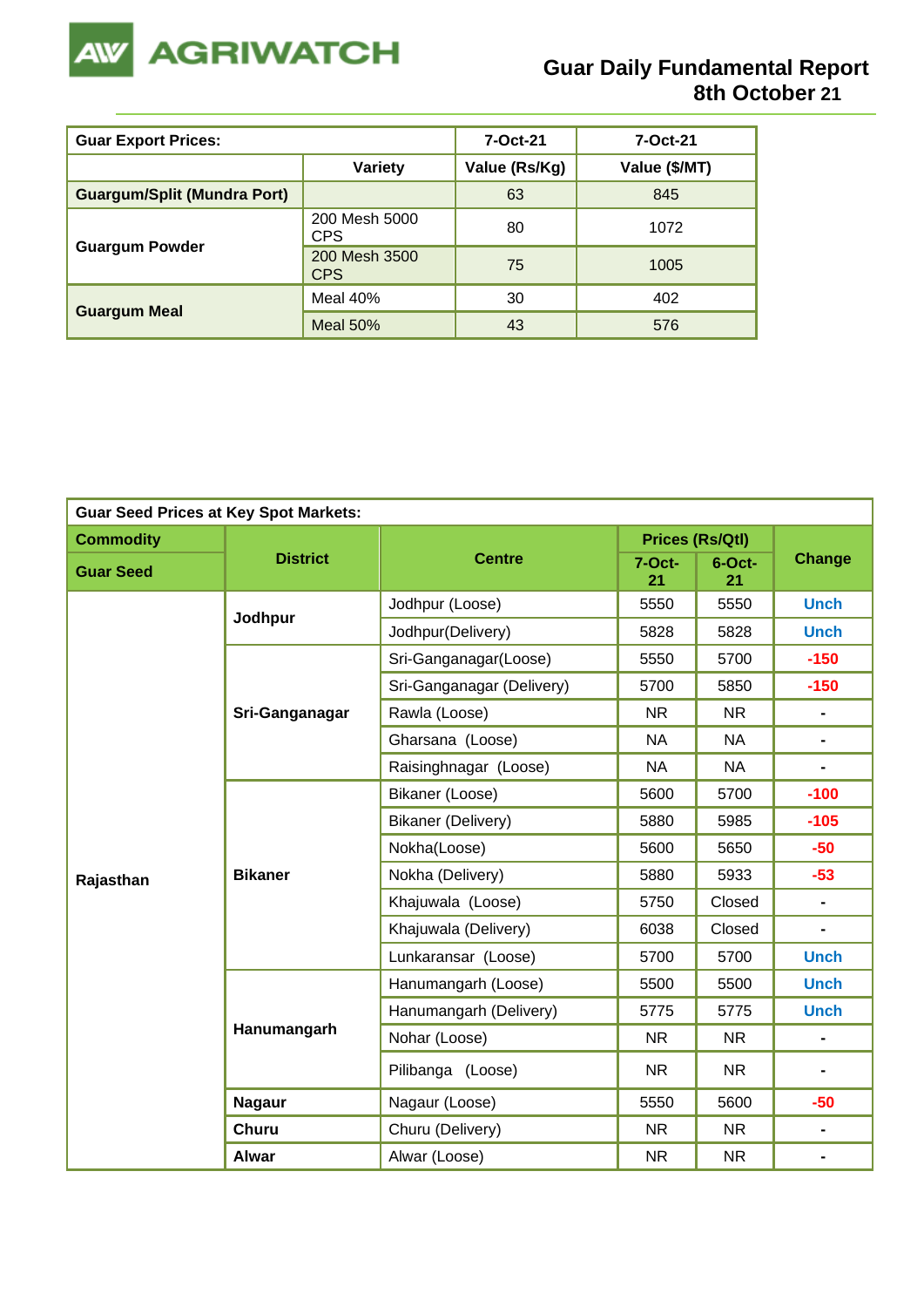

| Haryana               |                    | Adampur (Loose)     | 5800      | 5900         | $-100$                   |
|-----------------------|--------------------|---------------------|-----------|--------------|--------------------------|
|                       | <b>Hisar</b>       | Adampur (Delivery)  | 6090      | 6195         | $-105$                   |
|                       |                    | Bhiwani (Delivery)  | 6000      | 6000         | <b>Unch</b>              |
|                       | <b>Bhiwani</b>     | Siwani (Loose)      | 5750      | <b>NA</b>    | $\blacksquare$           |
|                       |                    | Sirsa (Loose)       | 5300      | 5500         | $-200$                   |
|                       | <b>Sirsa</b>       | Dhabwali (Loose)    | <b>NR</b> | $\mathbf{0}$ | $\overline{\phantom{0}}$ |
|                       |                    | Dhabwali (Delivery) | <b>NR</b> | $\mathbf 0$  | $\blacksquare$           |
|                       |                    | Ellanabad (Loose)   | <b>NR</b> | $\mathbf 0$  | $\blacksquare$           |
|                       | <b>Fatehabad</b>   | Fatehabad (Loose)   | 5700      | 5700         | <b>Unch</b>              |
|                       | <b>Banaskantha</b> | Deesa (Loose)       | <b>NA</b> | <b>NA</b>    |                          |
|                       | Patan              | Patan (Loose)       | 4750      | Closed       | $\blacksquare$           |
| Gujarat               | Rajkot             | Rajkot (Loose)      | 5350      | <b>NA</b>    | $\blacksquare$           |
|                       | Jamnagar           | Dhrol (Loose)       | <b>NA</b> | <b>NA</b>    | $\blacksquare$           |
| <b>Madhya Pradesh</b> | <b>Gwalior</b>     | Dabra (Loose)       | <b>NA</b> | <b>NA</b>    | $\blacksquare$           |
| <b>Guar Gum</b>       |                    |                     |           |              |                          |
|                       | Jodhpur            | Jodhpur             | 10275     | 10300        | $-25$                    |
| Rajasthan             | <b>Alwar</b>       | Alwar               | <b>NR</b> | <b>NR</b>    | $\blacksquare$           |
|                       | Hanumangarh        | Nohar               | <b>NR</b> | <b>NR</b>    | $\blacksquare$           |
|                       | <b>Bhiwani</b>     | <b>Bhiwani</b>      | 10500     | 11000        | $-500$                   |
|                       |                    | <b>Sirsa</b>        | 10000     | 10150        | $-150$                   |
| Haryana               | <b>Sirsa</b>       | Dhabwali            | <b>NR</b> | $\mathbf 0$  | $\blacksquare$           |
|                       |                    | Ellanabad           | <b>NR</b> | $\mathbf 0$  | $\blacksquare$           |
|                       | Fatehabad          | Fatehabad           | 10000     | 10000        | <b>Unch</b>              |

| <b>Guar Seed Arrivals in Key Centers</b> |                 |                |                            |                 |                |  |  |
|------------------------------------------|-----------------|----------------|----------------------------|-----------------|----------------|--|--|
| <b>Commodity</b>                         | <b>District</b> | <b>Centre</b>  | <b>Arrivals (Quintals)</b> |                 |                |  |  |
| <b>Guar Seed</b>                         |                 |                | $7-Oct-$<br>21             | $6$ -Oct-<br>21 | <b>Change</b>  |  |  |
|                                          | Jodhpur         | Jodhpur        | NA                         | <b>NA</b>       |                |  |  |
|                                          |                 | Sri-Ganganagar | 500                        | 500             | <b>Unch</b>    |  |  |
|                                          | Sri-Ganganagar  | Rawla          | NR.                        | NR.             |                |  |  |
|                                          |                 | Gharsana       | NA                         | NA              |                |  |  |
|                                          |                 | Raisinghnagar  | NA                         | <b>NA</b>       |                |  |  |
| Rajasthan                                |                 | <b>Bikaner</b> | 300                        | 200             | 100            |  |  |
|                                          |                 | Nokha          | 450                        | 200             | 250            |  |  |
|                                          | <b>Bikaner</b>  | Khajuwala      | 100                        | Closed          | $\blacksquare$ |  |  |
|                                          |                 | Lunkaransar    | 200                        | 200             | <b>Unch</b>    |  |  |
|                                          |                 | Hanumangarh    | 450                        | 300             | 150            |  |  |
|                                          | Hanumangarh     | Nohar          | NR.                        | NR.             |                |  |  |